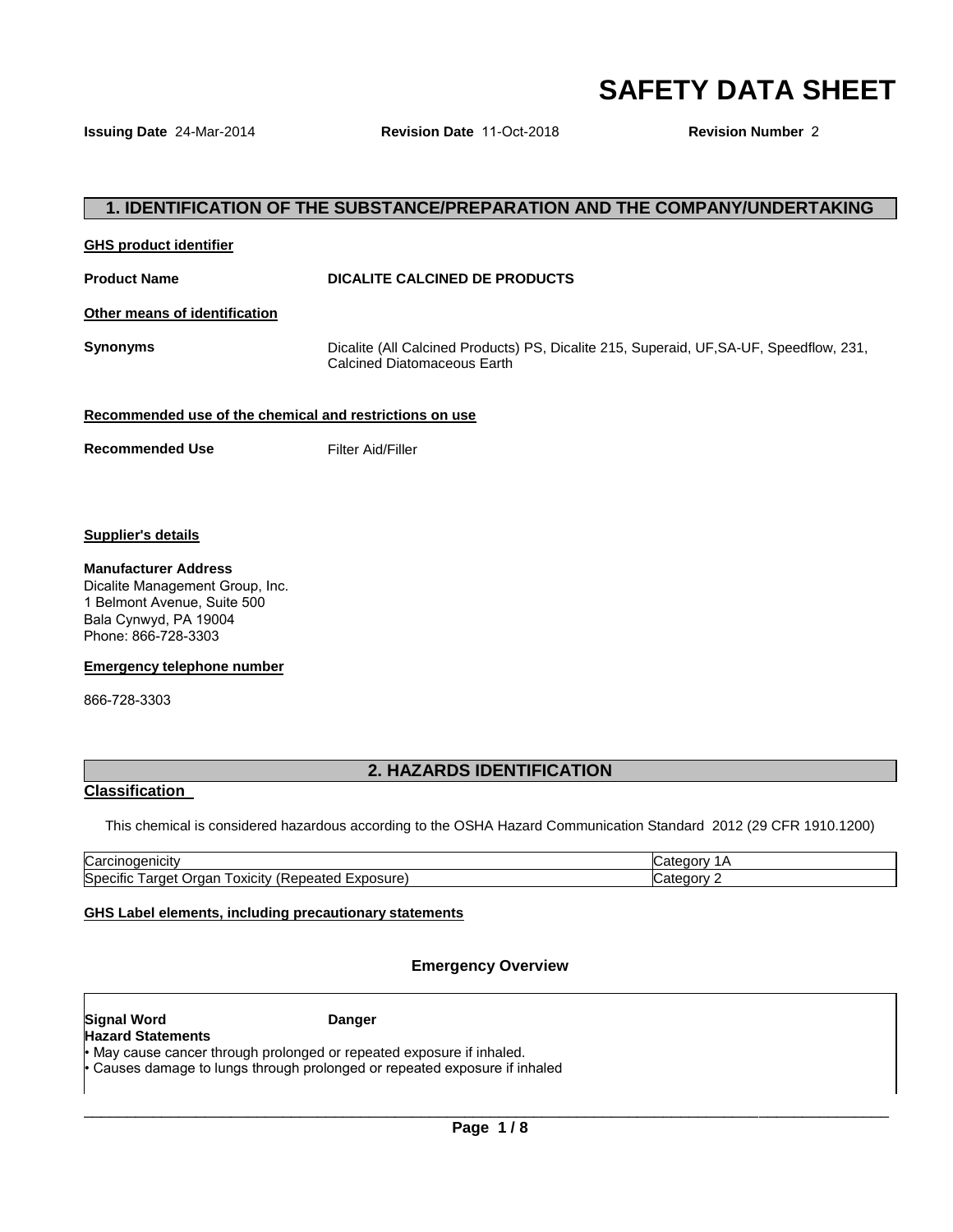

**Appearance** Pink, to Orange **Physical State** Powder. **Odor** Odorless

\_\_\_\_\_\_\_\_\_\_\_\_\_\_\_\_\_\_\_\_\_\_\_\_\_\_\_\_\_\_\_\_\_\_\_\_\_\_\_\_\_\_\_\_\_\_\_\_\_\_\_\_\_\_\_\_\_\_\_\_\_\_\_\_\_\_\_\_\_\_\_\_\_\_\_\_\_\_\_\_\_\_\_\_\_\_\_\_\_\_\_\_\_

#### **Precautionary Statements**

#### **Prevention**

- Obtain special instructions before use
- Do not handle until all safety precautions have been read and understood
- Use personal protective equipment as required
- Do not breathe dust/fume/gas/mist/vapors/spray.

#### **General Advice**

• If exposed or concerned: Get medical attention/advice

#### **Storage**

• Store locked up.

#### **Disposal**

• Dispose of contents/container to an approved waste disposal plant.

#### **Hazard Not Otherwise Classified (HNOC)**

#### Not applicable

#### **Other information**

0% of the mixture consists of ingredient(s) of unknown toxicity.

## **3. COMPOSITION/INFORMATION ON INGREDIENTS**

**Synonyms** Dicalite (All Calcined Products) PS, Dicalite 215, Superaid, UF,SA-UF, Speedflow, 231, Calcined Diatomaceous Earth

| <b>Chemical Name</b>        | <b>CAS-No</b> | Weight %   |
|-----------------------------|---------------|------------|
| Calcined Diatomaceous Earth | 91053-39-3    | Up to 95%  |
| Quartz                      | 14808-60-7    | up to $5%$ |
| Silica. Cristobalite        | 14464-46-1    | Up to 20%  |

## **4. FIRST AID MEASURES**

| Description of necessary first-aid measures |                                                                                                                                       |
|---------------------------------------------|---------------------------------------------------------------------------------------------------------------------------------------|
| <b>Eye Contact</b>                          | Rinse thoroughly with plenty of water, also under the eyelids. Do not rub affected area. If<br>irritation persists, call a physician. |
| <b>Skin Contact</b>                         | Use moisturizing lotions if dryness occurs.                                                                                           |
| <b>Inhalation</b>                           | Move to fresh air. Drink water and blow nose to remove dust.                                                                          |
| <b>Ingestion</b>                            | Drink plenty of water.                                                                                                                |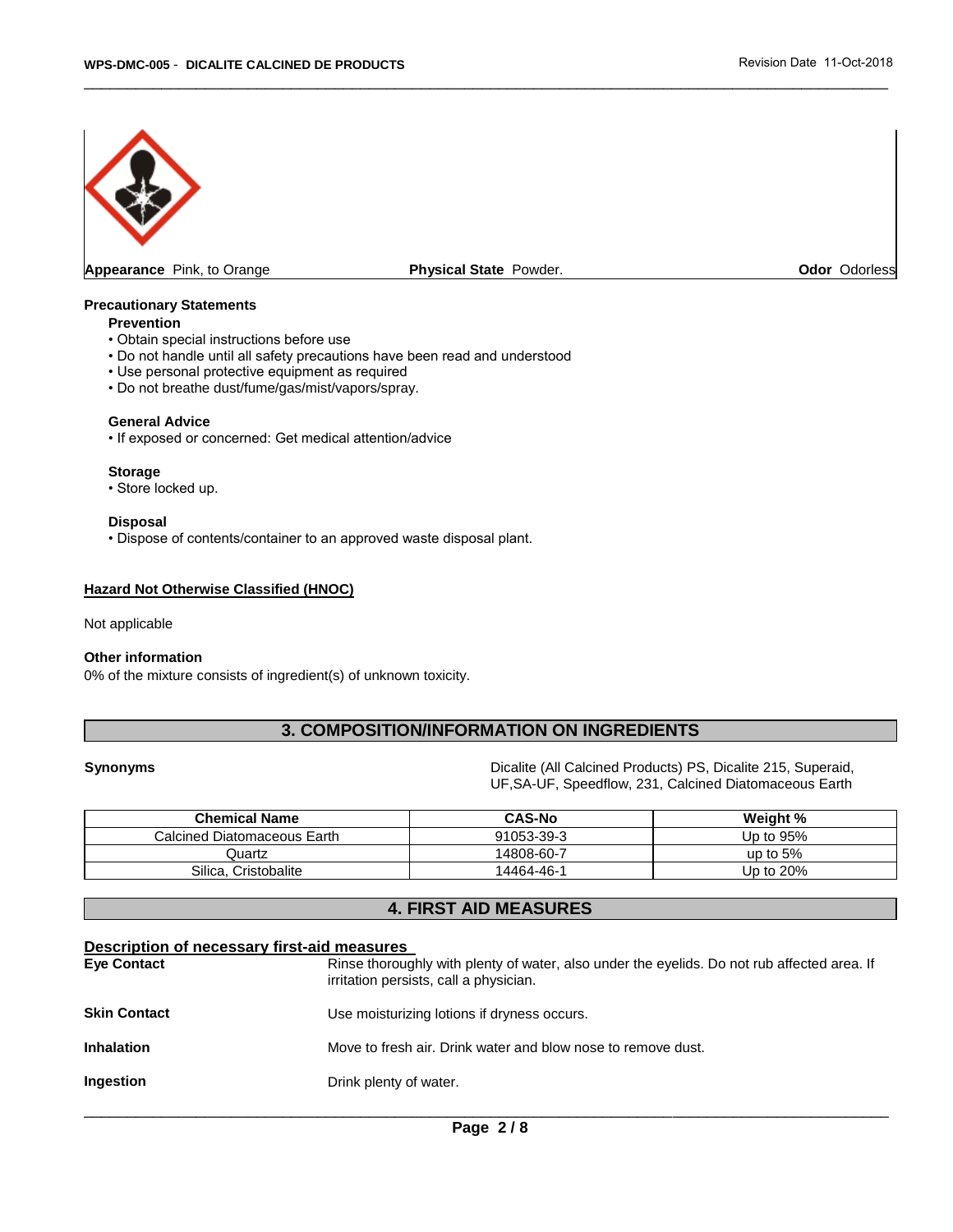#### **Most important symptoms/effects, acute and delayed**

#### **Most Important Symptoms/Effects** No information available

#### **Indication of immediate medical attention and special treatment needed, if necessary**

**Notes to Physician**  Treat symptomatically.

#### **5. FIRE-FIGHTING MEASURES**

\_\_\_\_\_\_\_\_\_\_\_\_\_\_\_\_\_\_\_\_\_\_\_\_\_\_\_\_\_\_\_\_\_\_\_\_\_\_\_\_\_\_\_\_\_\_\_\_\_\_\_\_\_\_\_\_\_\_\_\_\_\_\_\_\_\_\_\_\_\_\_\_\_\_\_\_\_\_\_\_\_\_\_\_\_\_\_\_\_\_\_\_\_

#### **Suitable Extinguishing Media**

Use extinguishing measures that are appropriate to local circumstances and the surrounding environment.

#### **Unsuitable Extinguishing Media** None

#### **Specific Hazards Arising from the Chemical**

None known

## **Explosion Data**

**Sensitivity to Mechanical Impact Mone.** None. **Sensitivity to Static Discharge** None.

## **Protective Equipment and Precautions for Firefighters**

As in any fire, wear self-contained breathing apparatus pressure-demand, MSHA/NIOSH (approved or equivalent) and full protective gear.

### **6. ACCIDENTAL RELEASE MEASURES**

#### **Personal precautions, protective equipment and emergency procedures**

**Personal Precautions** Use personal protective equipment. Avoid dust formation. Avoid inhalation of dust. Avoid contact with the skin and the eyes.

#### **Environmental Precautions**

**Environmental Precautions** See Section 12 for additional Ecological Information

#### **Methods and materials for containment and cleaning up**

**Methods for Containment** Prevent further leakage or spillage if safe to do so. Avoid dust formation. **Methods for Cleaning Up** Clean up material with vacuum equipped with HEPA filter. Use water as dust suppressant if necessary. Avoid dust formation.

### **7. HANDLING AND STORAGE**

#### **Precautions for safe handling**

**Handling** Use only in area provided with appropriate exhaust ventilation. Do not breathe dust. Do not use compressed air for clean-up. Wear personal protective equipment. Avoid dust formation.

#### **Conditions for safe storage, including any incompatibilities**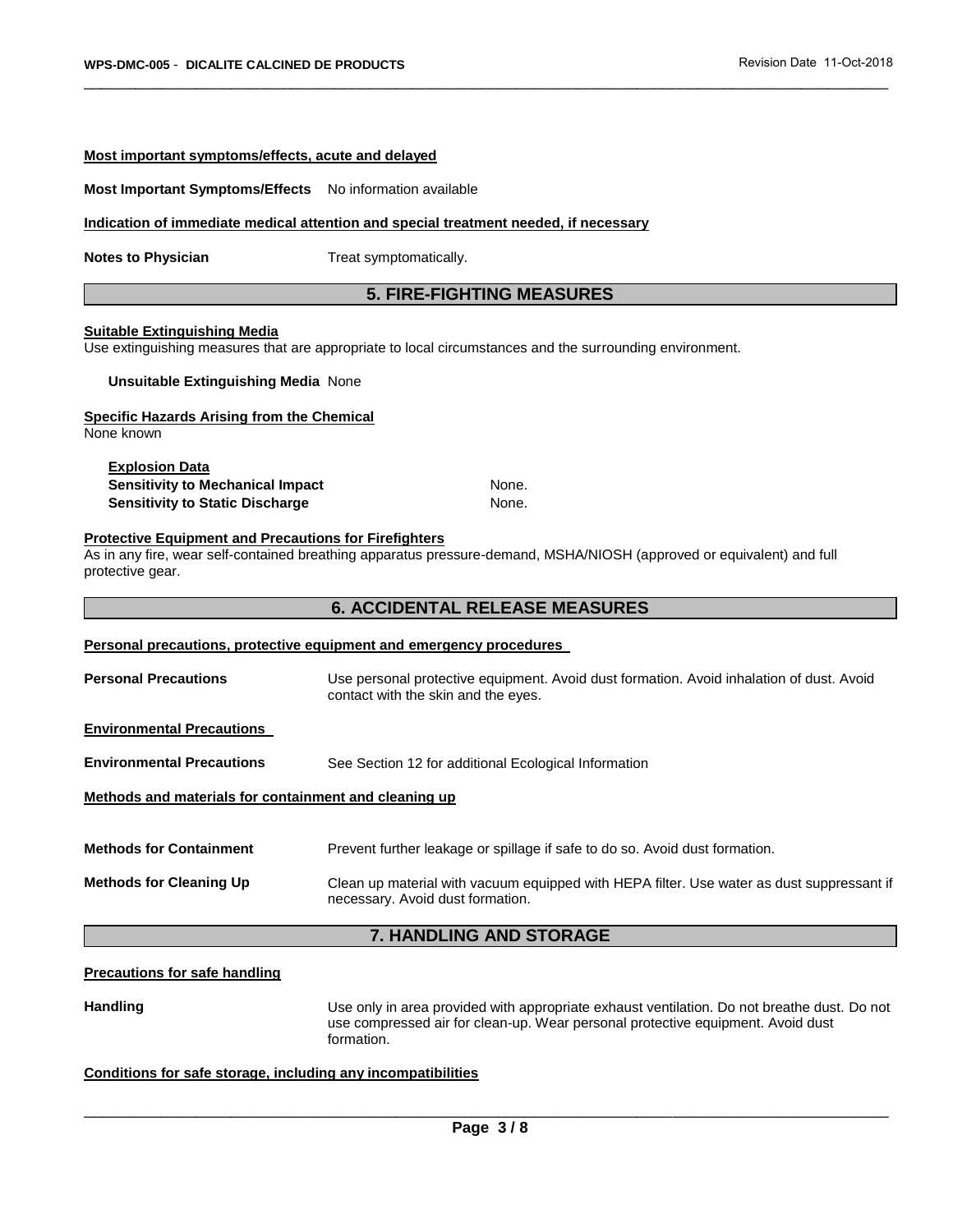**Storage <b>Storage Keep container tightly closed in a dry and well-ventilated place.** 

**Incompatible Products Hydroflouric Acid** 

## **8. EXPOSURE CONTROLS / PERSONAL PROTECTION**

\_\_\_\_\_\_\_\_\_\_\_\_\_\_\_\_\_\_\_\_\_\_\_\_\_\_\_\_\_\_\_\_\_\_\_\_\_\_\_\_\_\_\_\_\_\_\_\_\_\_\_\_\_\_\_\_\_\_\_\_\_\_\_\_\_\_\_\_\_\_\_\_\_\_\_\_\_\_\_\_\_\_\_\_\_\_\_\_\_\_\_\_\_

#### **Control parameters**

#### **Exposure Guidelines**

| <b>Chemical Name</b>               | <b>ACGIH TLV</b>                                      | <b>OSHA PEL</b>                                       | <b>NIOSH IDLH</b>                                                                           |
|------------------------------------|-------------------------------------------------------|-------------------------------------------------------|---------------------------------------------------------------------------------------------|
|                                    |                                                       |                                                       |                                                                                             |
| Silica, cristobalite<br>14464-46-1 | TWA: $0.025$ mg/m <sup>3</sup> respirable<br>fraction | TWA: $0.05 \text{ mg/m}^3$ respirable<br>dust         | IDLH: 25 mg/m <sup>3</sup> respirable dust<br>TWA: $0.05 \text{ mg/m}^3$ respirable<br>dust |
| Quartz<br>14808-60-7               | TWA: $0.025$ mg/m <sup>3</sup> respirable<br>fraction | TWA: 0.05mg/m3<br>TWA: $0.1 \text{ mg/m}^3$ (vacated) | IDLH: 50 mg/m <sup>3</sup> respirable dust<br>TWA: $0.05$ mg/m <sup>3</sup> respirable dust |

*ACGIH TLV: American Conference of Governmental Industrial Hygienists - Threshold Limit Value. OSHA PEL: Occupational Safety and Health Administration - Permissible Exposure Limits. NIOSH IDLH: Immediately Dangerous to Life or Health.* 

**Other Exposure Guidelines** Vacated limits revoked by the Court of Appeals decision in AFL-CIO v. OSHA, 965 F.2d 962 (11th Cir., 1992). OSHA New Quartz/Cristobalite PEL April 2016.

#### **Appropriate engineering controls**

| <b>Engineering Measures</b> | Showers             |
|-----------------------------|---------------------|
|                             | Eyewash stations    |
|                             | Ventilation systems |

#### **Individual protection measures, such as personal protective equipment**

| <b>Eye/Face Protection</b><br><b>Skin and Body Protection</b><br><b>Respiratory Protection</b> | Tightly fitting safety goggles.<br>Protective gloves.<br>Use NIOSH approved respirators to protect against silicosis producing dusts. For dust<br>concentrations:<10x PEL, use an N95 quarter or half mask respirator; <50X PEL, use a full<br>face respirator equipped with N95 filters; <200X PEL, use a powered air purifying respirator<br>(positive pressure) with N95 filters; for dust concentrations > 200X the PEL use a type C,<br>supplied air respirator (continuous flow, positive pressure), with a full facepiece. |
|------------------------------------------------------------------------------------------------|-----------------------------------------------------------------------------------------------------------------------------------------------------------------------------------------------------------------------------------------------------------------------------------------------------------------------------------------------------------------------------------------------------------------------------------------------------------------------------------------------------------------------------------|
| <b>Hygiene Measures</b>                                                                        | Remove and wash contaminated clothing before re-use. Contaminated work clothing<br>should not be allowed out of the workplace.                                                                                                                                                                                                                                                                                                                                                                                                    |

#### **9. PHYSICAL AND CHEMICAL PROPERTIES**

#### **Information on basic physical and chemical properties**

| <b>Physical State</b><br>Odor      | Powder<br><b>Odorless</b> | Appearance<br><b>Odor Threshold</b> | White to off-white<br>No information available |
|------------------------------------|---------------------------|-------------------------------------|------------------------------------------------|
| <b>Property</b>                    | <b>Values</b>             | Remarks/ - Method                   |                                                |
| рH                                 | $5-10$                    | 10% Solution                        |                                                |
| <b>Melting Point/Range</b>         | >1300 °C / >2372 °F       | <b>ASTM or Equivalent</b>           |                                                |
| <b>Boiling Point/Boiling Range</b> | Not applicable            | N/A                                 |                                                |
| <b>Flash Point</b>                 | Not flammable.            | N/A                                 |                                                |
| <b>Evaporation rate</b>            | Not Applicable            | N/A                                 |                                                |
| Flammability (solid, gas)          | Not Applicable            | N/A                                 |                                                |
| <b>Flammability Limits in Air</b>  |                           |                                     |                                                |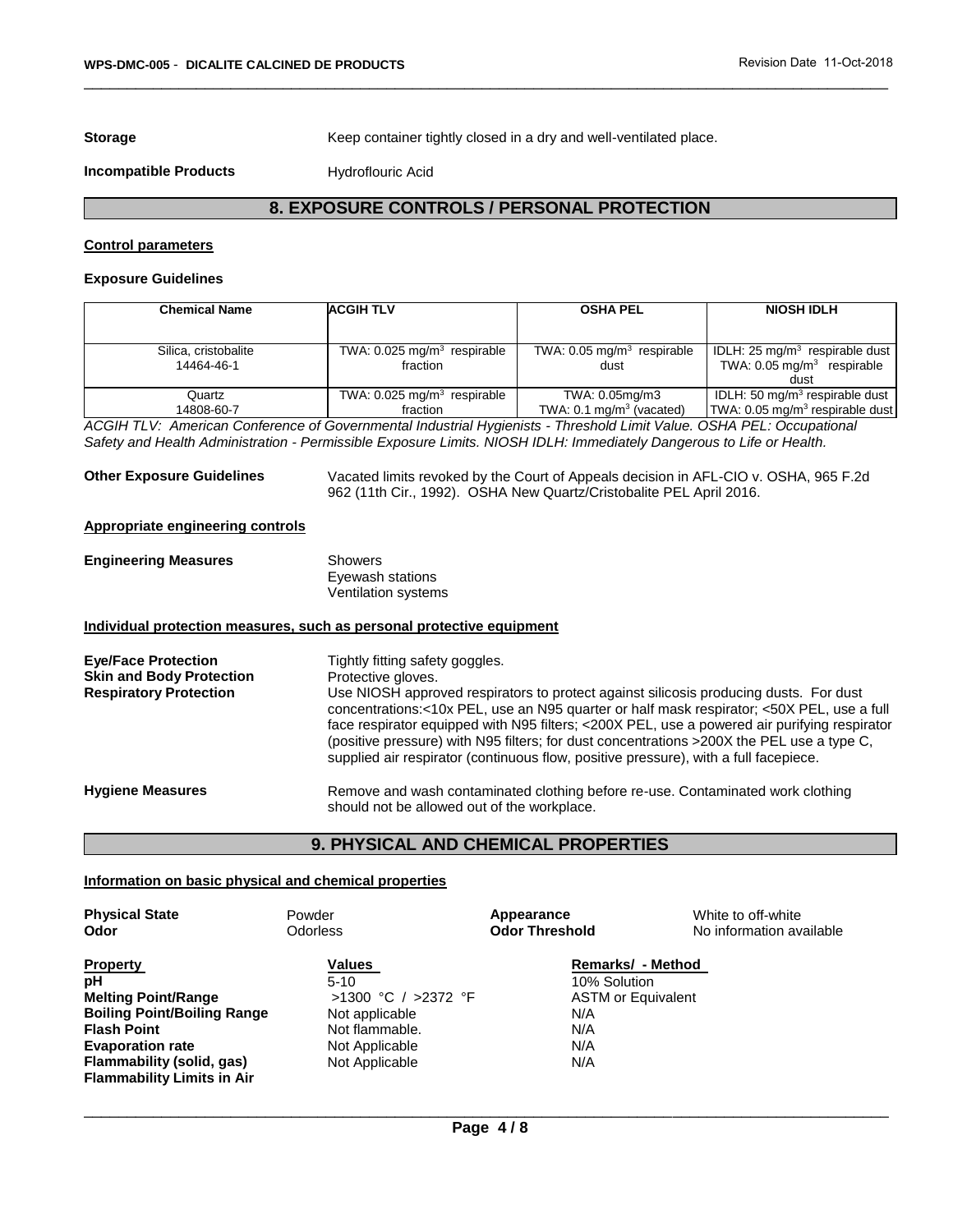| upper flammability limit                                   | Not applicable                   |                           |
|------------------------------------------------------------|----------------------------------|---------------------------|
| lower flammability limit                                   | Not applicable                   |                           |
| <b>Vapor Pressure</b>                                      | Not applicable                   | N/A                       |
| <b>Vapor Density</b>                                       | No data available                | N/A                       |
| <b>Specific Gravity</b>                                    | $2.3$ (water = 1)                | <b>ASTM or Equivalent</b> |
| <b>Water Solubility</b>                                    | Not applicable                   | N/A                       |
| Solubility in other solvents                               | Not applicable                   | N/A                       |
| Partition coefficient: n-octanol/waterNot applicable       |                                  | N/A                       |
| <b>Autoignition Temperature</b>                            | Not applicable                   | N/A                       |
| <b>Decomposition Temperature</b>                           | No data available                | N/A                       |
| Viscosity                                                  | Not applicable                   | N/A                       |
| <b>Flammable Properties</b>                                | Not flammable                    |                           |
| <b>Explosive Properties</b><br><b>Oxidizing Properties</b> | Not applicable<br>Not applicable |                           |
| <b>Other information</b>                                   |                                  |                           |
| <b>VOC Content (%)</b>                                     | Negligible as produced.          |                           |

## **10. STABILITY AND REACTIVITY**

\_\_\_\_\_\_\_\_\_\_\_\_\_\_\_\_\_\_\_\_\_\_\_\_\_\_\_\_\_\_\_\_\_\_\_\_\_\_\_\_\_\_\_\_\_\_\_\_\_\_\_\_\_\_\_\_\_\_\_\_\_\_\_\_\_\_\_\_\_\_\_\_\_\_\_\_\_\_\_\_\_\_\_\_\_\_\_\_\_\_\_\_\_

#### **Reactivity**

No data available.

#### **Chemical stability**

Stable under recommended storage conditions.

#### **Possibility of hazardous reactions**

None under normal processing.

#### **Conditions to avoid**

None under normal processing

#### **Incompatible materials**

Hydroflouric Acid

#### **Hazardous decomposition products**

Silica oxides.

## **11. TOXICOLOGICAL INFORMATION**

#### **Information on likely routes of exposure**

# **Product Information**

**Inhalation** May cause irritation of respiratory tract. Inhalation overexposure to respirable crystalline silica may cause delayed lung injury including silicosis, a disabling and potentially fatal lung disease. Inhalation exposure to respirable levels of crystalline silica may cause respiratory impairment and lung damage.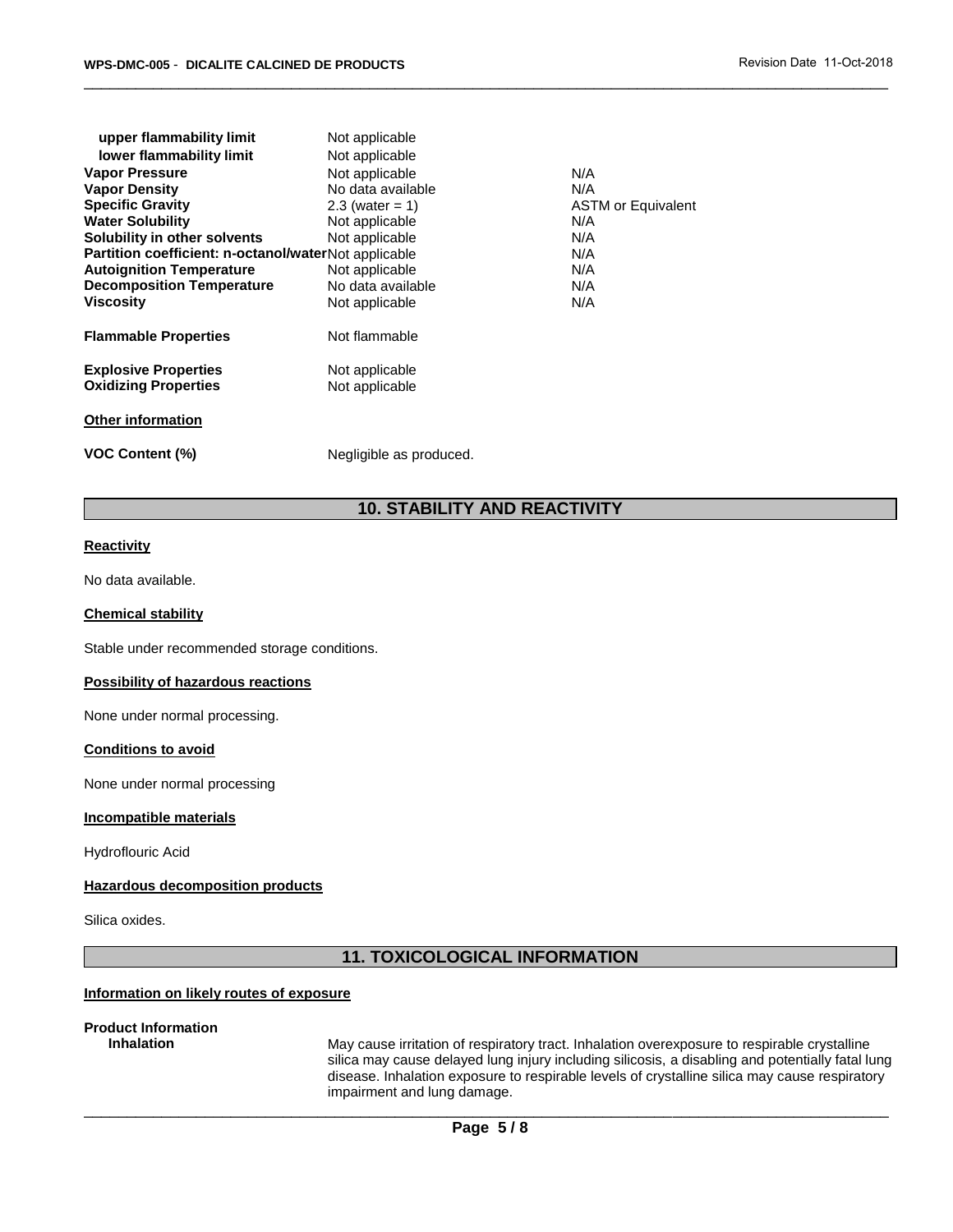**Eye Contact** Dust contact with the eyes can lead to mechanical irritation. **Skin Contact Prolonged or repeated contact may dry skin and cause irritation. Ingestion May cause irritation** 

#### **Component Information**

| <b>Chemical Name</b>                                                         | ∟D50 Oral        | ∟D50 Dermal | ∟C50 Inhalation |
|------------------------------------------------------------------------------|------------------|-------------|-----------------|
| Quartz                                                                       | Rat<br>500 ma/ka |             |                 |
| Symptoms related to the physical, chemical and toxicological characteristics |                  |             |                 |

\_\_\_\_\_\_\_\_\_\_\_\_\_\_\_\_\_\_\_\_\_\_\_\_\_\_\_\_\_\_\_\_\_\_\_\_\_\_\_\_\_\_\_\_\_\_\_\_\_\_\_\_\_\_\_\_\_\_\_\_\_\_\_\_\_\_\_\_\_\_\_\_\_\_\_\_\_\_\_\_\_\_\_\_\_\_\_\_\_\_\_\_\_

**Symptoms** No information available

#### **Delayed and immediate effects and also chronic effects from short and long term exposure**

**Mutagenic Effects No information available.**<br> **Carcinogenicity** The table below indicates

**Sensitization** No information available.

The table below indicates whether each agency has listed any ingredient as a carcinogen.

| <b>Chemical Name</b>             | <b>ACGIH</b> | <b>IARC</b> | NT'   | <b>OCUA</b> |
|----------------------------------|--------------|-------------|-------|-------------|
| $\sim$<br>ilicaہ<br>cristobalite | ∼            | Group       |       |             |
| Quartz                           | ്            | Group       | Known |             |

**ACGIH: (American Conference of Governmental Industrial Hygienists)** A2 - Suspected Human Carcinogen **IARC: (International Agency for Research on Cancer)** Group 1 - Carcinogenic to Humans **NTP: (National Toxicity Program)** Known - Known Carcinogen **OSHA: (Occupational Safety & Health Administration)** X - Present

| <b>Reproductive Toxicity</b>    | No information available.                                                                                           |
|---------------------------------|---------------------------------------------------------------------------------------------------------------------|
| <b>STOT - single exposure</b>   | No information available.                                                                                           |
| <b>STOT - repeated exposure</b> | Causes damage to lungs through prolonged or repeated exposure if inhaled                                            |
| <b>Chronic Toxicity</b>         | Inhalation exposure to respirable levels of crystalline silica may cause respiratory<br>impairment and lung damage. |
| <b>Target Organ Effects</b>     | Lungs.                                                                                                              |
| <b>Aspiration Hazard</b>        | No information available.                                                                                           |

**Numerical measures of toxicity - Product** 

**Acute Toxicity** 0% of the mixture consists of ingredient(s) of unknown toxicity. *The following values are calculated based on chapter 3.1 of the GHS document:*  LD50 Oral **LD50 Oral 20000 Mg/kg**; Acute toxicity estimate

## **12. ECOLOGICAL INFORMATION**

#### **Ecotoxicity**

The material is generally considered non-hazardous to the environment as a naturally occurring inorganic mineral.

| Product is not biodegradable. |
|-------------------------------|
|                               |

## **Bioaccumulation** Not likely to bioaccumulate.

#### **Other Adverse Effects**

None known

## **13. DISPOSAL CONSIDERATIONS**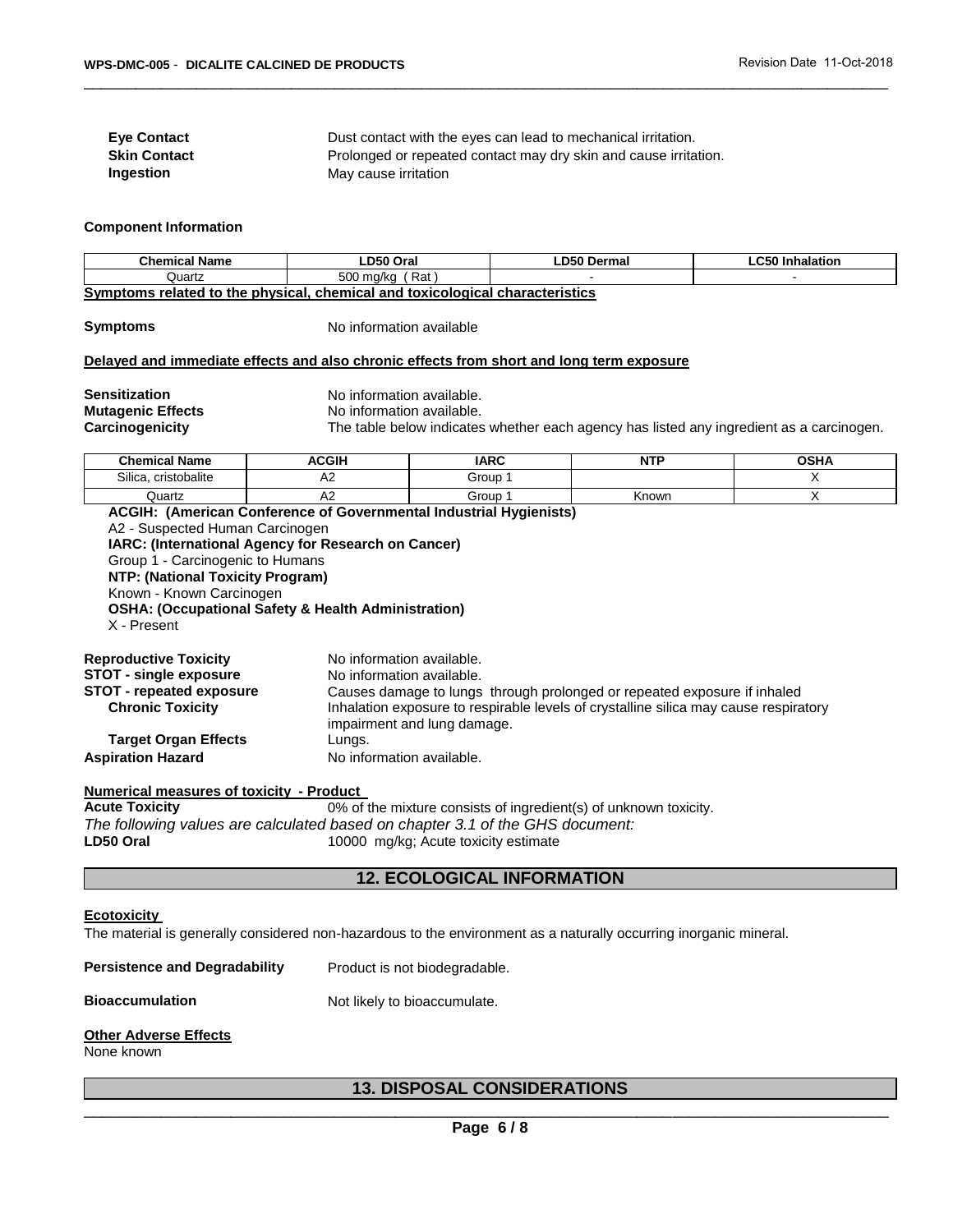| <b>Waste Disposal Methods</b> | This material, as supplied, is not a hazardous waste according to Federal regulations (40<br>CFR 261). This material could become a hazardous waste if it is mixed with or otherwise<br>comes in contact with a hazardous waste, if chemical additions are made to this material, or<br>if the material is processed or otherwise altered. Consult 40 CFR 261 to determine whether<br>the altered material is a hazardous waste. Consult the appropriate state, regional, or local<br>regulations for additional requirements. |
|-------------------------------|--------------------------------------------------------------------------------------------------------------------------------------------------------------------------------------------------------------------------------------------------------------------------------------------------------------------------------------------------------------------------------------------------------------------------------------------------------------------------------------------------------------------------------|
| <b>Contaminated Packaging</b> | Do not re-use empty containers. Empty containers should be taken to an approved waste<br>handling site for recycling or disposal.                                                                                                                                                                                                                                                                                                                                                                                              |

\_\_\_\_\_\_\_\_\_\_\_\_\_\_\_\_\_\_\_\_\_\_\_\_\_\_\_\_\_\_\_\_\_\_\_\_\_\_\_\_\_\_\_\_\_\_\_\_\_\_\_\_\_\_\_\_\_\_\_\_\_\_\_\_\_\_\_\_\_\_\_\_\_\_\_\_\_\_\_\_\_\_\_\_\_\_\_\_\_\_\_\_\_

#### **14. TRANSPORT INFORMATION**

| <b>DOT Proper Shipping Name</b>  | Earth, Diatomaceous, crude or ground |
|----------------------------------|--------------------------------------|
| <b>DOT</b>                       | Not regulated                        |
| <b>DOT Hazard Classification</b> | Not Classified                       |
| <b>TDG</b>                       | Not regulated                        |
| <b>UN/NA Number</b>              | Not applicable                       |
| <b>MEX</b>                       | Not regulated                        |
| <b>IATA Classification</b>       | Not Regulated                        |
|                                  |                                      |

## **15. REGULATORY INFORMATION**

| International Inventories |  |
|---------------------------|--|
| <b>TSCA</b>               |  |
| <b>DSL</b>                |  |

**Complies Complies** 

#### **Legend**

**TSCA** - United States Toxic Substances Control Act Section 8(b) Inventory **DSL/NDSL** - Canadian Domestic Substances List/Non-Domestic Substances List

#### **U.S. Federal Regulations**

Section 313 of Title III of the Superfund Amendments and Reauthorization Act of 1986 (SARA). This product does not contain any chemicals which are subject to the reporting requirements of the Act and Title 40 of the Code of Federal Regulations, Part 372.

#### **SARA 311/312 Hazard Categories**

| <b>Acute Health Hazard</b>               | N٥  |
|------------------------------------------|-----|
| <b>Chronic Health Hazard</b>             | Yes |
| <b>Fire Hazard</b>                       | N٥  |
| <b>Sudden Release of Pressure Hazard</b> | N٥  |
| <b>Reactive Hazard</b>                   | N٥  |

#### **Clean Water Act**

This product does not contain any substances regulated as pollutants pursuant to the Clean Water Act (40 CFR 122.21 and 40 CFR 122.42).

#### **CERCLA**

This material, as supplied, does not contain any substances regulated as hazardous substances under the Comprehensive Environmental Response Compensation and Liability Act (CERCLA) (40 CFR 302) or the Superfund Amendments and Reauthorization Act (SARA) (40 CFR 355). There may be specific reporting requirements at the local, regional, or state level pertaining to releases of this material.